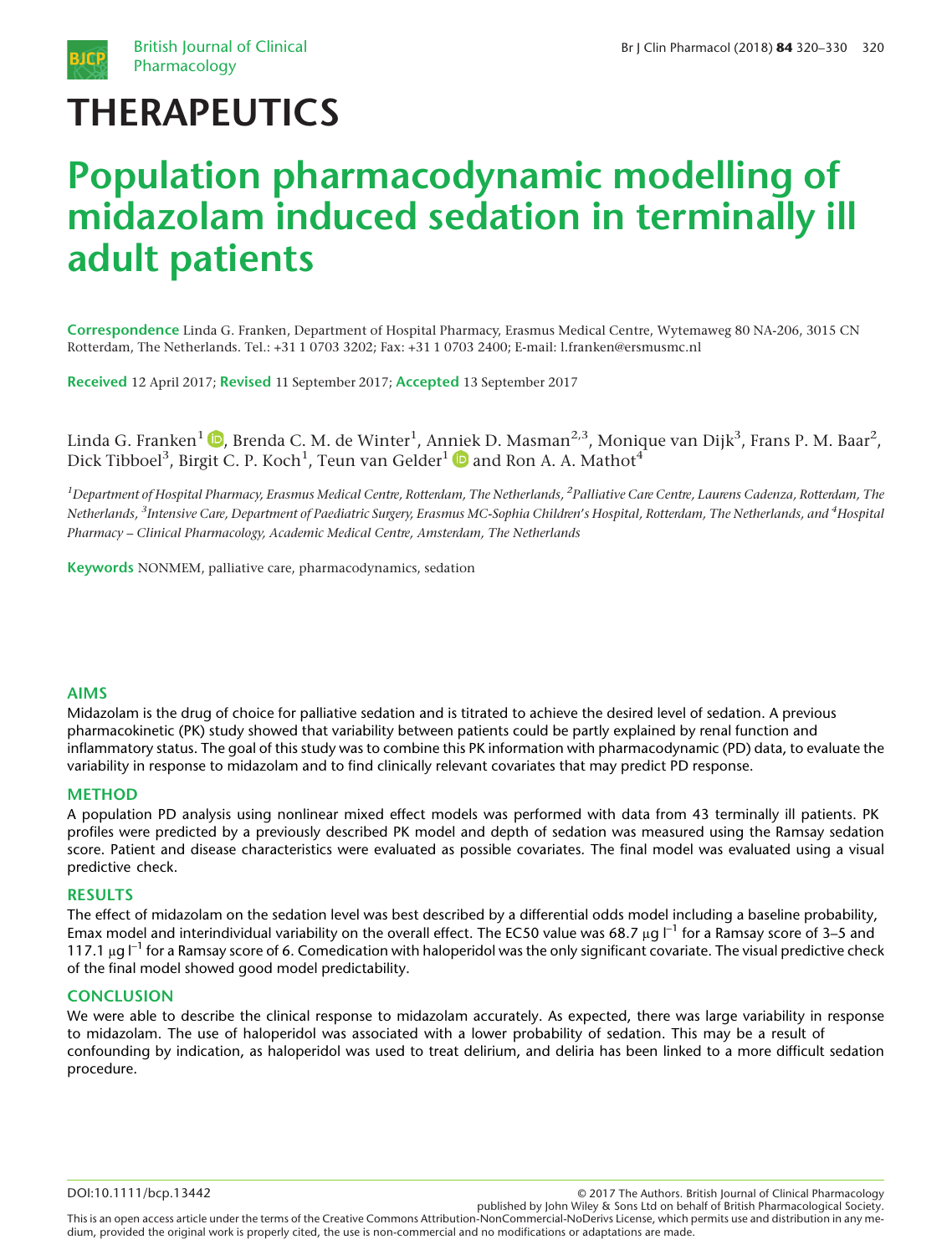

#### WHAT IS ALREADY KNOWN ABOUT THIS SUBJECT

- In terminally ill patients, pharmacokinetic variability can be reduced by taking in to account a patients' albumin levels and estimated glomerular filtration rate.
- There is large interindividual variability in clinical response to midazolam.
- Delirious patients are regarded as more difficult to sedate in general, as well as in the case of palliative sedation.

#### WHAT THIS STUDY ADDS

- Using a population approach with categorical sedation scores, we were able to describe the pharmacodynamics of midazolam accurately in terminally ill patients.
- Haloperidol as comedication was associated with lower Ramsay scores, and therefore a less sedative state.
- With this population pharmacodynamic model target levels of midazolam can be attained that can be used in the development of an individualized dosing algorithm.

## Table of Links

| <b>LIGANDS</b> |  |
|----------------|--|
| Midazolam      |  |

This Table lists key ligands in this article which are hyperlinked to corresponding entries in [http://www.guidetopharmacology.org,](http://www.guidetopharmacology.org) the common portal for data from the IUPHAR/BPS Guide to PHARMACOLOGY [1].

## Introduction

In terminally ill end-of-life patients, the most important goal is to provide adequate symptom relief [2–4]. When symptoms are so severe that none of the conventional modes of treatment are effective within a reasonable time frame and/or these treatments are accompanied by unacceptable side effects, i.e. in case of refractory symptoms, palliative sedation may be initiated. In a hospice setting palliative sedation is commonly used. Several studies looked at how often palliative sedation was initiated and showed that on average 46% (range 22–67%) of the terminally ill patients in a hospice were being sedated for refractory symptoms at the end of life [5–9]. The drug of choice to achieve palliative sedation is midazolam [5, 10]. Although midazolam has been shown to be effective in achieving adequate sedation, the response between patients varies widely. In clinical practice, the midazolam dose is titrated according to clinical response which results in a wide range of both effective dose and time to adequate sedation [11, 12]. Furthermore, the study by Morita et al. showed that almost half of the patients awoke at least once from the sedated state [12].

A more individualized dose could therefore potentially lead to more adequate sedation in these patients. To investigate this, a population pharmacokinetic (PK) model was developed which demonstrated large interindividual variability (IIV) on clearance of both midazolam and its metabolites with values ranging from 49 to 61% [13]. It also showed that IIV could be significantly reduced if patients' serum albumin levels and estimated glomerular filtration rate (eGFR) were to be taken into account. This suggests that a dosing regimen based on albumin levels and eGFR may result in better clinical outcome. However, such a PK model only predicts midazolam concentrations and does not include the pharmacodynamic (PD) variability, which is likely to be considerable and may vary with age, sex or disease severity [14–16]. This information is crucial when generating an individualized dosing advice.

To investigate the clinical response to midazolam plasma concentration on sedation level, to assess the amount of variability and to find clinically significant covariates, we performed a population PD study in terminally ill adult patients using the Ramsay sedation score.

## **Methods**

#### Study design

The study (NL32520.078.10) was approved by the Medical Ethics Committee of the Erasmus University Medical Centre Rotterdam and was performed in accordance with the principles of the Declaration of Helsinki and its later amendments. The design of the study and study population are presented in detail in the article of Franken et al. in which the population PK model of midazolam is described [13]. Parts of the methods are briefly mentioned in this article when relevant. The study design with sparse regimen of random PK and PD sampling is shown in Figure 1.

#### Data collection

Demographic characteristics (age, sex, ethnicity, primary diagnosis and time of death) were extracted from the electronic medical records. Midazolam administration times were recorded in the patient record as well as any concomitant medication. Sparse blood samples were collected at random time points during both the preterminal and terminal stage of the disease. Using these samples, midazolam and its two major metabolites, 1-hydroxymidazolam (1-OH-M) and 1-hydroxymidazolam glucuronide (1-OH-MG) were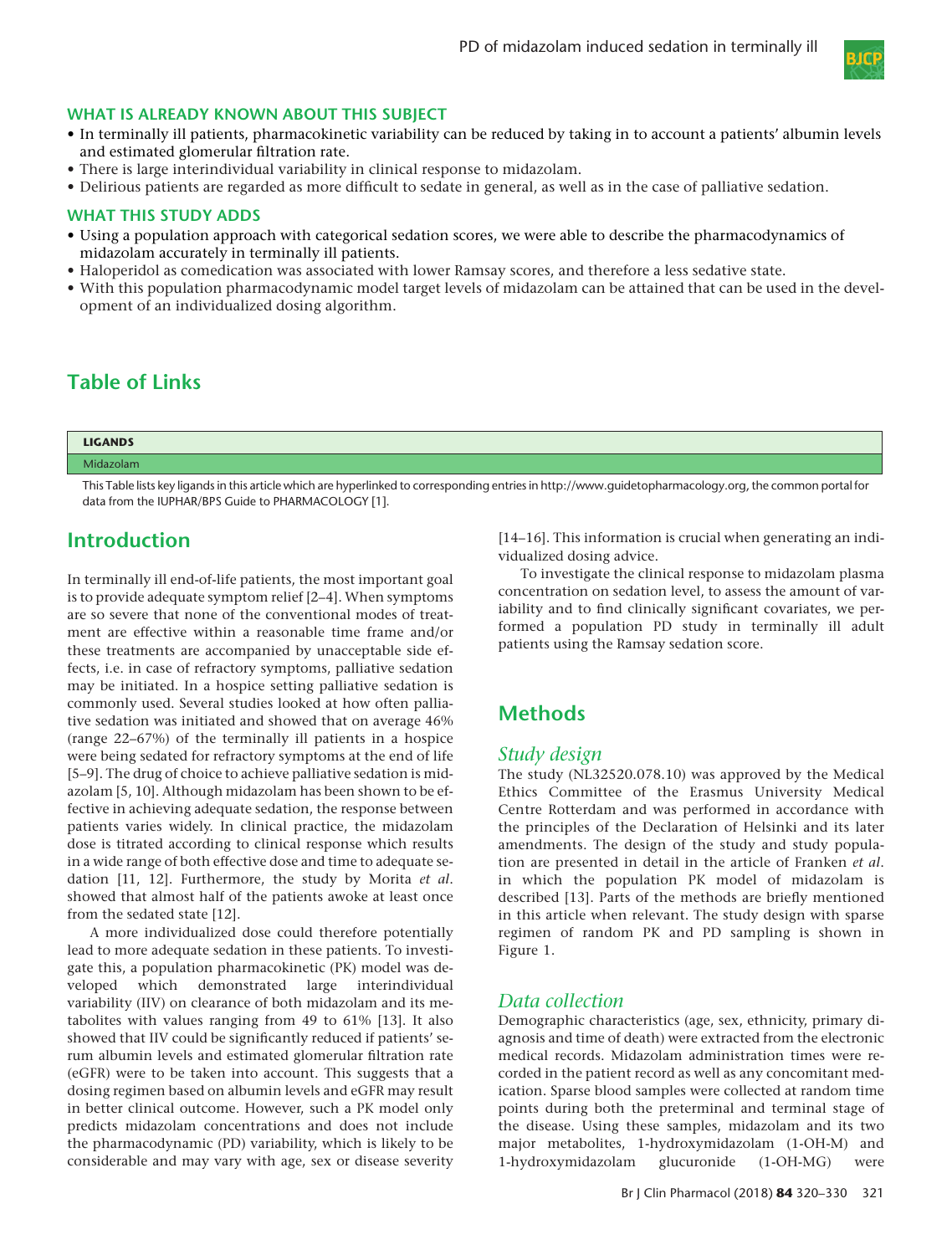

## Figure 1

Regimen of pharmacokinetic and pharmacodynamic sampling. (A) The inclusion criteria for this study were terminal illness, a survival prognosis of more than 2 days and less than 3 months, administration of midazolam. (B) The current Dutch guidelines states that midazolam can be administered either as subcutaneous bolus injection (with a starting dose of 10 mg followed 5 mg every 2 h if necessary) or as a continuous subcutaneous infusion (with a starting dose of 1,5–2.5 mg  $h^{-1}$  and the possibility to up the dose if sedation was insufficient with 50% every 4 h in combination with a 5-mg bolus injection). (C) In general, the Ramsay score was obtained at the start of the midazolam treatment with consecutive assessments at 2-h intervals

determined by an liquid chromatography–tandem mass spectrometry method described before [13]. Blood samples for clinical chemistry were taken at the same time and serum levels of albumin, creatinine, urea, bilirubin, γ-glutamyl transpeptidase, alkaline phosphatase, alanine transaminase, aspartate transaminase and C-reactive protein were determined. Sedation was assessed using the Ramsay sedation score and was typically scored at the start of the midazolam treatment with consecutive assessments at 2-h intervals [17]. This scale consists of six sedation levels: 1, patient is anxious and agitated or restless; 2, patient is cooperative, orientated and tranquil; 3, patient is drowsy or asleep and responds to commands only; 4, patient is asleep and has a brisk response to a light glabellar tap or loud auditory stimulus; 5, patient is asleep and has a sluggish response to a light glabellar tap or loud auditory stimulus; 6, patient is asleep and has no response to a glabellar tap or loud auditory stimulus. The Ramsay sedation score has been used before in a palliative care setting and enables doctors and nursing staff to assess the level of sedation as self-reporting is usually not possible [18, 19]. The Ramsay score was measured by a trained and experienced nurse, using a standard operating procedure.

## PK data integration

A previously described population PK model was used to predict PK profiles for all individual patients [13]. This model was based on the same study population and contained data from 45 patients and 139 collected blood samples. This model was systematically developed based on minimum objective function value (OFV), parameter precision, error estimates, shrinkage values and visual inspection of the goodness of fit plots, bootstrapping and normalized prediction distribution errors analyses. In summary the model was a one-compartment model for both midazolam, 1-OH-M and 1-OH-MG and contained two covariates albumin levels on midazolam clearance and eGFR on 1-OH-MG clearance. Since all 43 patients

for whom Ramsay scores were available, were also included in the PK dataset, the individual PK parameters together with the midazolam doses were used as input for the sequential PD model. From the remaining two patients, no Ramsay scores were available and they were excluded from the PD model.

## Population PD method

A population PD analysis using nonlinear mixed effect models was performed with NONMEM® 7.2, in combination with Pirana (version 2.9.2) for the model building process and R (version 3.3.0) and PsN (version 4.6.0) to generate diagnostic plots.

## Population PD model development

Both a proportional odds model and a differential odds model were tested for the possibilities of observing a certain Ramsay sedation score. These methods have been described before by Kjellsson et al. and the difference between these models was tested by dichotomising the data and performing logistic regression [20]. In short, these methods estimate the logit and corresponding probability of the Ramsay score being equal or greater than a particular value. At any given concentration, there is a finite probability of having a Ramsay score of 1, 2, 3, 4, 5 and 6 with the sum of these probabilities being 1. The probability (P) of a particular sedation score (n) follows from calculating the difference of two consecutive scores, as is shown in equation (1).

$$
P(Ramsay = n) = P(Ramsay \ge n) - P(Ramsay \ge n + 1)
$$
 (1)

To describe the clinical response to midazolam concentrations on the probability of a certain Ramsay score linear models, log linear models, Emax models and a sigmoidal Emax models were tested both direct and indirect [21]. Model evaluation was based on objective function value (OFV), parameter precision, shrinkage values and visual predictive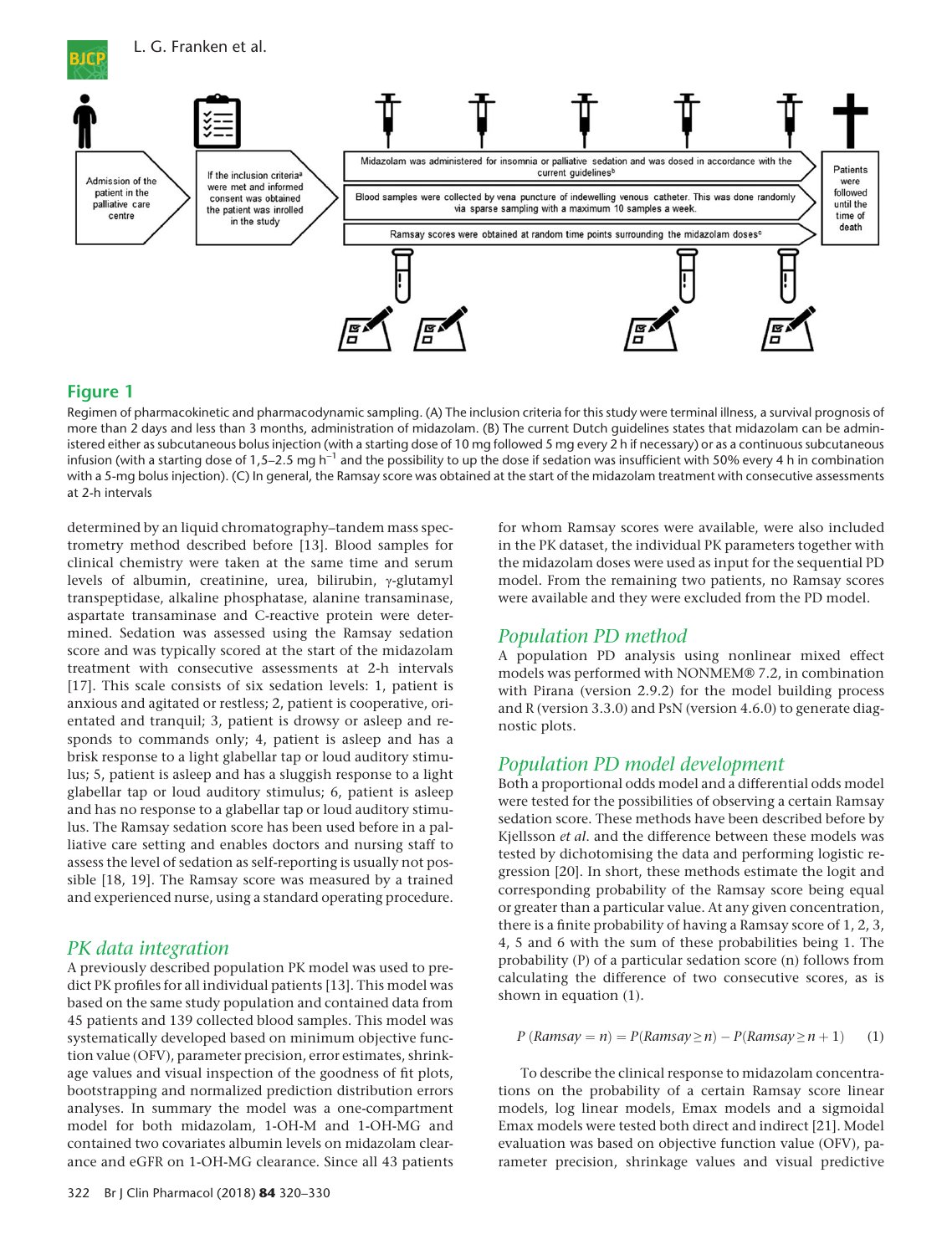

checks (VPC). Pharmacodynamic parameter estimates were obtained using the Laplacian estimation method. To evaluate the effect of the midazolam metabolites, 1-hydroxy midazolam (1-OH-M) and 1-hydroxy midazolamglucuronide (1-OH-MG) an additive interaction model (equation (2)) was used with equal maximal effect (Emax) for midazolam and the metabolite of interest. In this equation,  $EC_{50,1}$   $EC_{50,2}$  represent the half maximal effective concentrations of midazolam and the metabolite respectively and  $C_1$  and  $C_2$ represent the concentrations of midazolam and the particular metabolite.

$$
Effect = Emax_{1,2}^{*} \frac{\left(\frac{C_1}{EC_{50,1}} + \frac{C_2}{EC_{50,2}}\right)}{1 + \left(\frac{C_1}{EC_{50,1}} + \frac{C_2}{EC_{50,2}}\right)}
$$
(2)

### Covariate model development

Patient characteristics (age and sex), disease characteristics [albumin levels, C-reactive protein levels, eGFR and time to death (TTD)], all concomitant medication with sedatory effects and the time of day were evaluated as possible covariates in the PD model. Significance of a covariate was evaluated using a forward inclusion, backward elimination method with P-values of 0.05 and 0.001 respectively. Continuous covariates were incorporated using equation (3) and categorical covariates using equation (4). All concomitant medication, with the exception of morphine, was tested as a categorical covariate with the value being 1 if the patients used that type of comedication on the day of the Ramsay observations. Morphine concentrations as well as the concentrations of the morphine metabolites, morphine-3-glucuronide and morphine-6-glucuronide were tested as a continuous covariate. This was possible since the patients in this study were also included in a population PK study on morphine and its metabolites [22]. This PK model was used to predict the morphine, morphine-3-glucuronide and morphine-6-glucuronide concentrations at the time of the Ramsay observation.

$$
Covariate effect = 1 - \left(\frac{\text{cov}_i}{\text{cov}_m}\right)^{\theta_{cov}} \tag{3}
$$

$$
Covariate effect = 1 - \theta_{cov}^{cov} \tag{4}
$$

with  $cov_i$  being the individual covariate value,  $cov_m$  represents the median covariate value and θcov the covariate coefficient. In the equation for categorical covariates  $cov<sub>i</sub>$  is either 1 or 0. The covariate effect that was obtained with this equation was added to the sum of the logits. Because of the transformation used, a negative covariate coefficient described a positive correlation and vice versa. The difference in time between the observation and the recorded time of death was tested as a covariate using equation (3) as well as using a first order equation. In this second equation (equation (5)) one theta represents the maximum effect  $(\theta_{\Delta})$  and a second theta the rate ( $\theta_{\text{rate}}$ ) at which the change takes place.

$$
Covariate effect = \theta_{\Delta}^* \exp(\theta_{rate}^* TTD)
$$
 (5)

#### Model evaluation

The intermediate and final models were evaluated using the objective function value, parameter precision and shrinkage values. As the PD model predicts probabilities rather than actual sedation scores, residual errors could not be calculated and the standard observed vs. predicted plots could not be generated. We therefore used visual predictive checks to visually evaluate the goodness of fit.

## Results

A total of 941 Ramsay sedation scores from 43 patients were available, with a median of 14 (interquartile range 7–30) observations per patient. The number of observations for the Ramsay categories of 1–6 were 68 (7.2%), 161 (17.1%), 31 (3.3%), 30 (3.2%), 146 (15.5%) and 505 (53.7%), respectively. Since there were very few data in categories 3 and 4, these were taken together with category 5. This decision was made as, for clinical outcome, a score of 3 or more will be sufficient in most cases. For a complete overview of the patient characteristics see Table 1.

#### Structural model

Sedation in the terminally ill patients, using the Ramsay sedation scores, was best described by a differential odds model including a baseline probability, midazolam effect and IIV. The effect of midazolam on the sedation was best described by a direct Emax response model. IIV was tested on baseline, EC50 and overall effect, where the latter gave the best results. Incorporating more than one IIV in the model resulted in large eigenvalues, indicating over-parameterisation. This resulted in the structural model as shown by equation (6). In this model, n represents a particular Ramsay score. Per Ramsay score there are different baseline values and EC50 values, but the Emax is the same for all scores.

$$
logit(Ramsay3n) = Basen + \frac{E \max - Basen * CP}{CP + ECSOn} + HV
$$
  
P(Ramsay<sup>3</sup>n) = e<sup>logit</sup>/2 + e<sup>logit</sup> (6)

Implementing the concentrations of the metabolites 1- OH-M and 1-OH-MG did not improve the model. The final structural model resulted in baseline probabilities of 0.23, 0.49, 0.16 and 0.13 for Ramsay scores of 1, 2, 3–5 and 6 respectively and the following EC50 values 30.1, 62.8 and 111.6  $\mu$ g l<sup>-1</sup> for Ramsay scores of 2, 3–5 and 6. In the structural model the value for IIV on overall effect was 0.81 on the logit scale. Calculating the probability from that it means that 1SD is equal to a probability of 69% (equation (6)).

#### Covariate analysis

The forward inclusion step of the covariate analysis resulted in three significant ( $P < 0.05$ ) covariates. These were age, time of day (night-time vs. daytime) and concomitant use of haloperidol. After the backward elimination step only comedication with haloperidol remained significant  $(P < 0.001)$ . The coefficient for this effect was 1.76. Due to the transformation used (equation (4)) patients who were also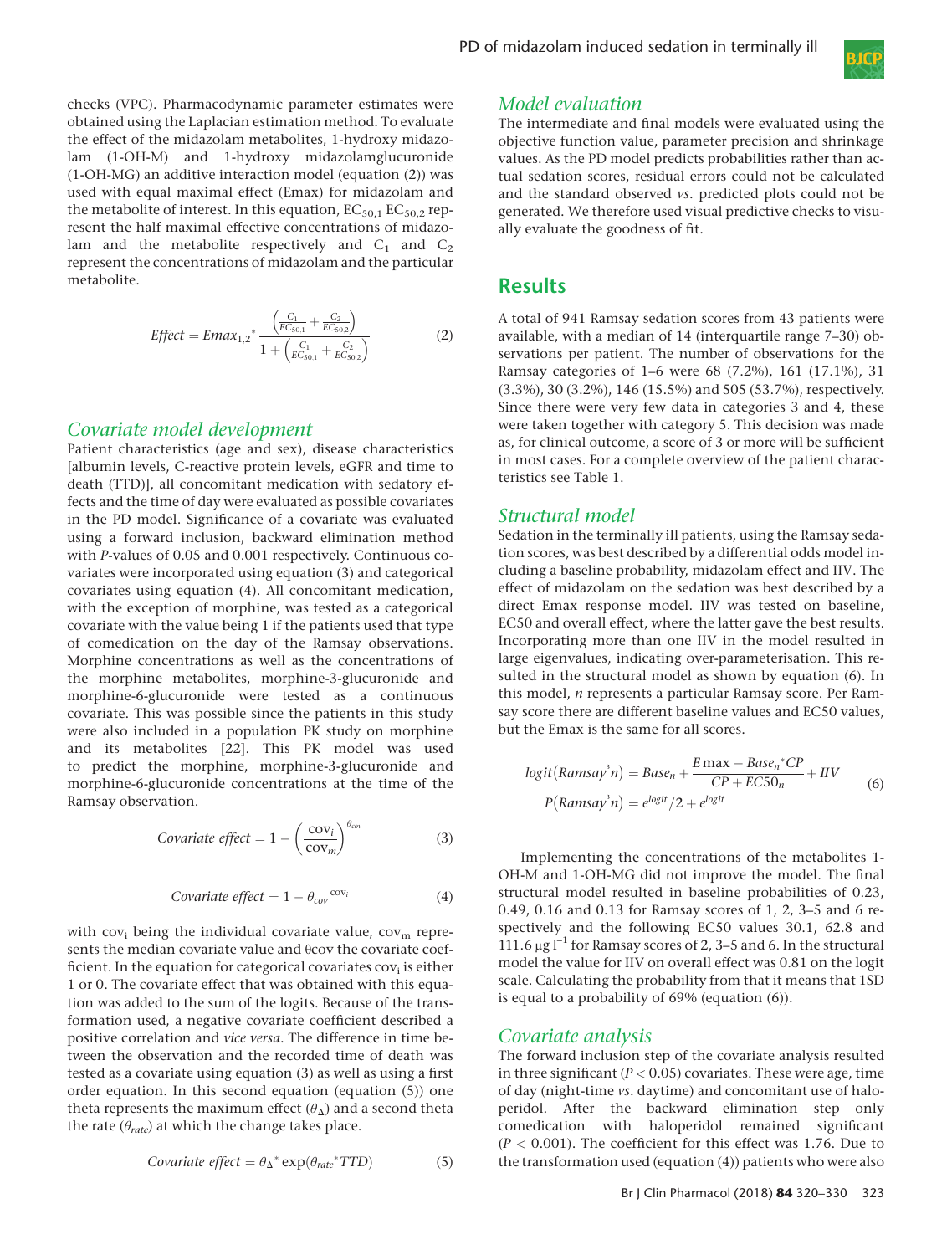

### Table 1

Patient characteristics of terminally ill patients receiving midazolam

| <b>Characteristics</b>                                        | $n = 43$          |  |  |  |
|---------------------------------------------------------------|-------------------|--|--|--|
| Age, years (median, range)                                    | 71 (43–93)        |  |  |  |
| Male, n (%)                                                   | 22(51.2)          |  |  |  |
| Female, $n$ (%)                                               | 21 (48.8)         |  |  |  |
| Ethnic origin, $n$ (%)                                        |                   |  |  |  |
| Caucasian                                                     | 39 (90.7)         |  |  |  |
| Afro-Caribbean                                                | 3(7.0)            |  |  |  |
| <b>Unknown</b>                                                | 1(2.3)            |  |  |  |
| Primary diagnosis, n (%)                                      |                   |  |  |  |
| <b>Neoplasm</b>                                               | 42 (97.7)         |  |  |  |
| <b>Disease of the respiratory system</b>                      | 1(2.3)            |  |  |  |
| Daily dose midazolam, mg day <sup>-1</sup> (range)            | $2.5 - 180$       |  |  |  |
| Blood chemistry, serum levels at admission (median, range)    |                   |  |  |  |
| Albumin, $qI^{-1}$                                            | $24(13-38)$       |  |  |  |
| eGFR <sup>a</sup> , ml min <sup>-1</sup> 1.73 m <sup>-2</sup> | $69.4(6 - 328)$   |  |  |  |
| C-reactive protein, U I <sup>-1</sup>                         | $128(1-625)$      |  |  |  |
| Comedication used <sup>b</sup>                                |                   |  |  |  |
| Other benzodiazepines <sup>c</sup> , $n$ (%)                  | 8(18.6)           |  |  |  |
| Haloperidol, $n$ (%)                                          | 18 (41.9)         |  |  |  |
| Levomepromazine, n (%)                                        | 2(4.7)            |  |  |  |
| Dexamethasone n (%)                                           | 13(30.2)          |  |  |  |
| Anti-epileptic drugs <sup>d</sup> , $n$ (%)                   | 3(7.0)            |  |  |  |
| Anti-depressant drugs <sup>e</sup> , n (%)                    | 2(4.7)            |  |  |  |
| Morphine, $\mu$ g l $^{-1}$ (median, range)                   | $41.9(0 - 609.2)$ |  |  |  |
| M3G, $\mu$ g l <sup>-1</sup> (median, range)                  | 825.9 (0-5433.5)  |  |  |  |
| M6G, $\mu$ g l <sup>-1</sup> (median, range)                  | 119.9 (0-826.5)   |  |  |  |
| Blood samples collected, n (median, range)                    | $2(1-10)$         |  |  |  |

eGFR, estimated glomerular filtration rate; M3G, morphine-3 glucuronide; M6G, morphine-6-glucuronide

<sup>a</sup>calculated using the abbreviated MDRD equation;

<sup>b</sup>during the same day when Ramsay observations were collected; EBenzodiazepines used included lorazepam, oxazepam and temazepam;

<sup>d</sup>Antiepileptic drugs used included levetiracetam and pregabaline; e Antidepressant drugs included only amitriptyline

treated with haloperidol had a lower probability for the sedation scores 2 or higher compared to patients without haloperidol coadministration. The coefficients, decrease in OFV and effect on IIV in the univariate analysis of all three covariates are shown in Table 2. The final model including the use of haloperidol as a covariate resulted in baseline probabilities of 0.18, 0.48, 0.18 and 0.15 for Ramsay scores 1, 2 3–5 and 6 in patients without haloperidol use and baseline probabilities of 0.33, 0.57, 0.06 and 0.04 for Ramsay scores 1, 2 3–5 and 6 in patients with concomitant use of haloperidol (Figure 2). The EC50 values of the final model were the following for all

patients with and without haloperidol: 39.5, 68.7 and 117.1  $\mu$ g l<sup>-1</sup> for Ramsay scores of 2, 3–5 and 6. Figure 3 shows the probabilities of the different Ramsay scores as a function of the midazolam concentration. From the upper two graphs it can be seen that, without the use of haloperidol (Figure 3A), the probability of a Ramsay score of 3 or more is 80% at a midazolam concentration of about 50  $\mu$ g l<sup>-1</sup>, whereas with the concomitant use of haloperidol this concentration is around  $80 \mu g$   $l^{-1}$ . From the bottom left graphs it is clear that at a concentration of 30  $\mu$ g l<sup>-1</sup> (and no haloperidol comedication) the probabilities for a Ramsay score of 2, 3–5 and 6 are almost equal. To also show the effect of the high IIV in the model simulations were performed. Figure 4 shows the probabilities of a Ramsay score of 3 or more and the probability of a Ramsay score of 6 with their corresponding 95% confidence intervals. As mentioned before, these confidence intervals are large and as a result, the confidence intervals of both scores overlap.

## Model evaluation

Of the initial bootstrap of 500 runs, just over 70% resulted in a successful covariance step and were used to calculate the 95 confidence intervals. The median values and 95% confidence intervals of the bootstrap are shown in Table 3. The VPC of the final model showed good model predictability with the observations (line) laying within 95% confidence interval of the model predictions (shaded area) for most of the Ramsay scores (Figure 5). In the VPC plot it can, however, also be seen that at midazolam concentrations of around 150-350  $\mu$ g l<sup>-1</sup>, Ramsay scores of 3–5 are somewhat over predicted while Ramsay scores of 6 are somewhat under predicted.

# **Discussion**

To our knowledge this is the first study to describe the clinical response to midazolam in terminally ill patients with a population PD model. Our study population consisted primarily of patients with cancer, admitted to a hospice, for terminal care in the last phase of life. Others have done PD studies with midazolam in populations of critically ill patients admitted to intensive care units [23, 24]. For the lower Ramsay scores, the EC50 values found in our study are in accordance with the results of Somma et al. who studied the effect of midazolam in patients after heart surgery [23]. However, the EC50 value for the highest Ramsay score in our study was less than half of that found in the study of Somma et al. (118 vs. 352  $\mu$ g l<sup>-1</sup>). A possible explanation for this difference may be the different study populations. In our terminally ill patients, high doses of morphine were used, which may have increased the sedative effect of midazolam. However as both other studies also had opiates as comedication a more likely explanation may lay the advanced illness itself. As a consequence of their advanced illness, terminally ill patients may be unable to respond thereby causing the overall Ramsay scores to be higher. Furthermore, environmental factors may play a role. A hospice setting offers more tranquillity than a hospital's intensive care unit (with more medical equipment and noises), as described in the study of Somma et al. [23]. A more stressful situation is also one of the arguments Swart and colleagues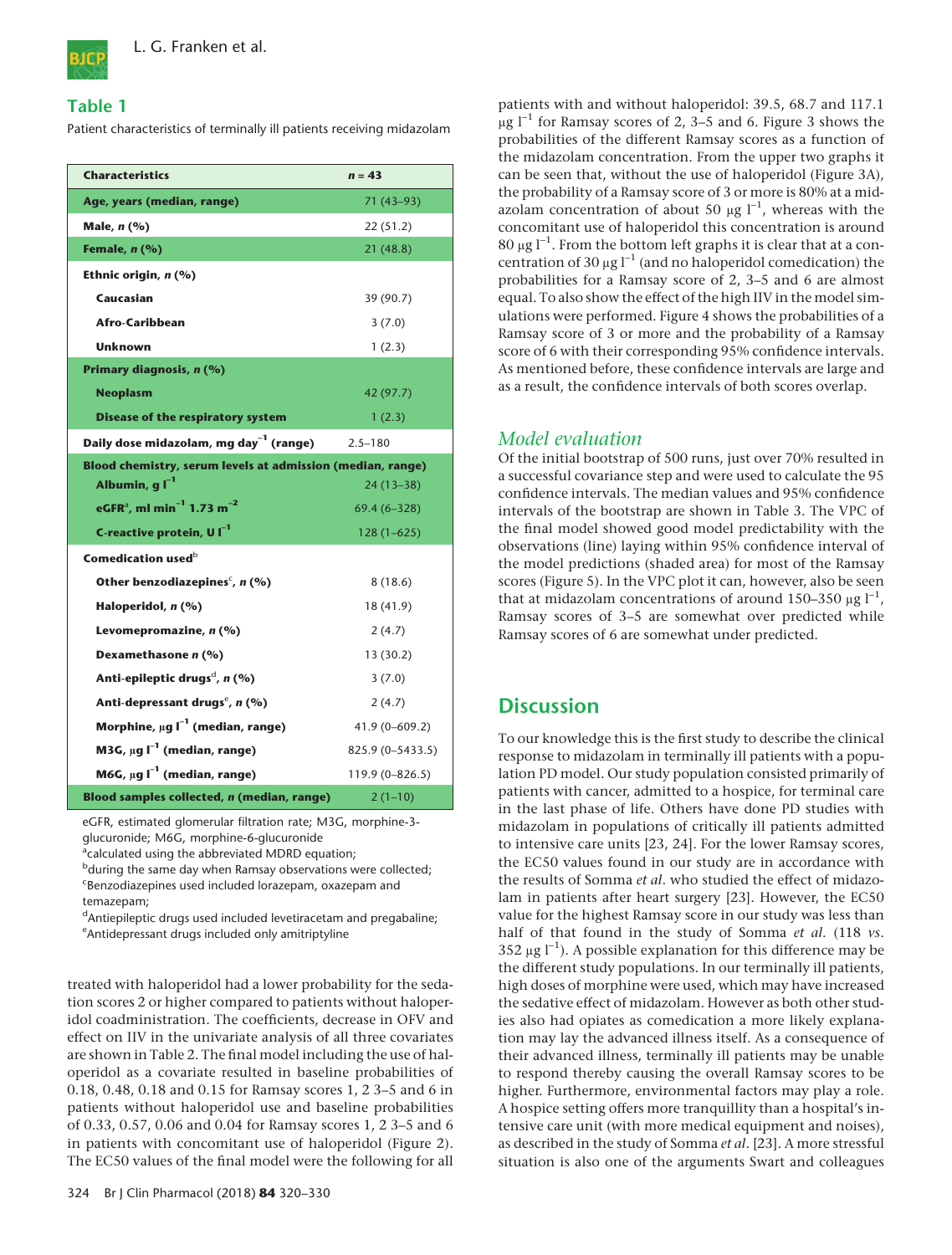

## Table 2

Covariate effects in univariate analysis compared to the structural model

| Covariate <sup>a</sup>          | <b>Parameter value</b> <sup>b</sup> | $\Lambda$ <b>OFV<sup>c</sup></b> | $\Delta$ IIV <sup>d</sup><br>Included after backward elimination |           |
|---------------------------------|-------------------------------------|----------------------------------|------------------------------------------------------------------|-----------|
| Age                             | $-1.67$                             | $-5.776$                         | $-8.0\%$                                                         | <b>No</b> |
| <b>Use of haloperidol</b>       | 1.76                                | $-11.975$                        | $+6.3%$                                                          | Yes       |
| Day vs. night-time <sup>e</sup> | 0.675                               | $-4.919$                         | $+4.1\%$                                                         | <b>No</b> |

<sup>a</sup>Covariates included in the full model after forward inclusion

<sup>b</sup>Parameter value, note that due to the transformation used, positive values are negative correlations and *vice versa* 

<sup>c</sup>Decrease in objective function value (OFV) after the univariate analysis

<sup>d</sup>Decrease in interindividual variability (IIV) after the univariate analysis

e with daytime being the reference value



## Figure 2

Baseline probabilities for Ramsay scores of 1, 2, 3–5 and 6 without the use haloperidol (black bars) and with concomitant haloperidol use (grey bars)

[25] used to explain why their study in IC patients found even higher EC50 values than Somma et al. [23].

In contrast to the two previously mentioned studies, we did not only investigate the response to midazolam but also analysed its two major metabolites 1-OH-M and 1-OH-MG. Interestingly neither of these metabolites showed an additive effect, while it is known from the literature that 1-OH-M is about 80% as effective as midazolam and 1-OH-MG has a potency of about 10% [25, 26]. The lack of an additive effect can be explained by the fact that 1-OH-M is a formation rate limited metabolite, and therefore closely follows the midazolam concentrations. As a result, it is impossible to separate the effect of these two substances. 1-OH-MG, by contrast, is elimination rate limited and it has been shown before that this metabolite can accumulate in patients with renal failure, causing prolonged sedation [27]. We did not see an effect of the 1-OH-MG concentrations or renal function on sedation in our study. The lack of an effect may be because the treatment period is relatively short (palliative sedation is usually given for around 48 h) and the dose low, compared to an ICU setting where the starting dose may be 10 times higher [28]. As result, the treatment period may have been too short for any significant accumulation to occur. Furthermore, in palliative sedation, midazolam is not discontinued, therefore high 1-OH-MG concentrations never occurred in the absence of midazolam concentrations and as the sedation scale has an

upper limit an additive effect of 1-OH-MG may not be seen. Furthermore, renal function did not seem to be that severely affected in the population, with only 6% of the patients having an eGFR  $<$ 30 ml min $^{-1}$ , although it should be noted that estimating GFR in this population is difficult due to the possible low lean body weight and muscle atrophy.

The only covariate that showed a significant effect was the concomitant use of haloperidol. Patients who also used haloperidol had a higher probability of lower Ramsay scores, meaning that they were less likely to be sedated. A possible explanation is that this effect is a result of confounding by indication, as patients receive haloperidol to treat agitation or delirium, and deliria has been mentioned to be a risk factor for a difficult sedation process [29, 30]. The IIV did not decrease when haloperidol use was incorporated as a covariate. This can be caused by the fact that the use of haloperidol could change within an individual patient over time, and it is therefore not a reflection of the IIV but rather a result of interoccasion variability. Two other covariates – age and time of day – showed a significant effect in the forward inclusion that did not hold up or stay after the backward elimination. Age was positively correlated with sedation, meaning that elderly patients were more likely to be deeply sedated compared to younger patients. These data are in accordance with a study by Sun et al., who showed sedation scores after midazolam treatment differed significantly with age [16]. However, as the age range of patients in this study is not that large, our patient numbers may have been too small to show a significant effect of age in the backward elimination step. Time of day was also not significant in the backward elimination step. This may be because its influence was tested using a fairly basic dichotomous equation, with night-time vs. daytime. A previous study by Peeters and colleagues used a more elaborate sinus equation to describe the circadian rhythm [31]. As our study had more sparsely collected data, this was not feasible in our model. No correlation was found between the sedation level and the time to death, or albumin levels, although we would have expected that if a patient is closer to the time of death (for which low albumin levels are also a marker), they would be more deeply sedated. Incorporating TTD and albumin as a covariate did show a trend (ΔOFV 3.27 for TTD and 3.32 for albumin). However, this did not meet the criteria of statistical significance. To further investigate this more continuous measurements of level of sedation may be helpful as the dying phase is a gradual process.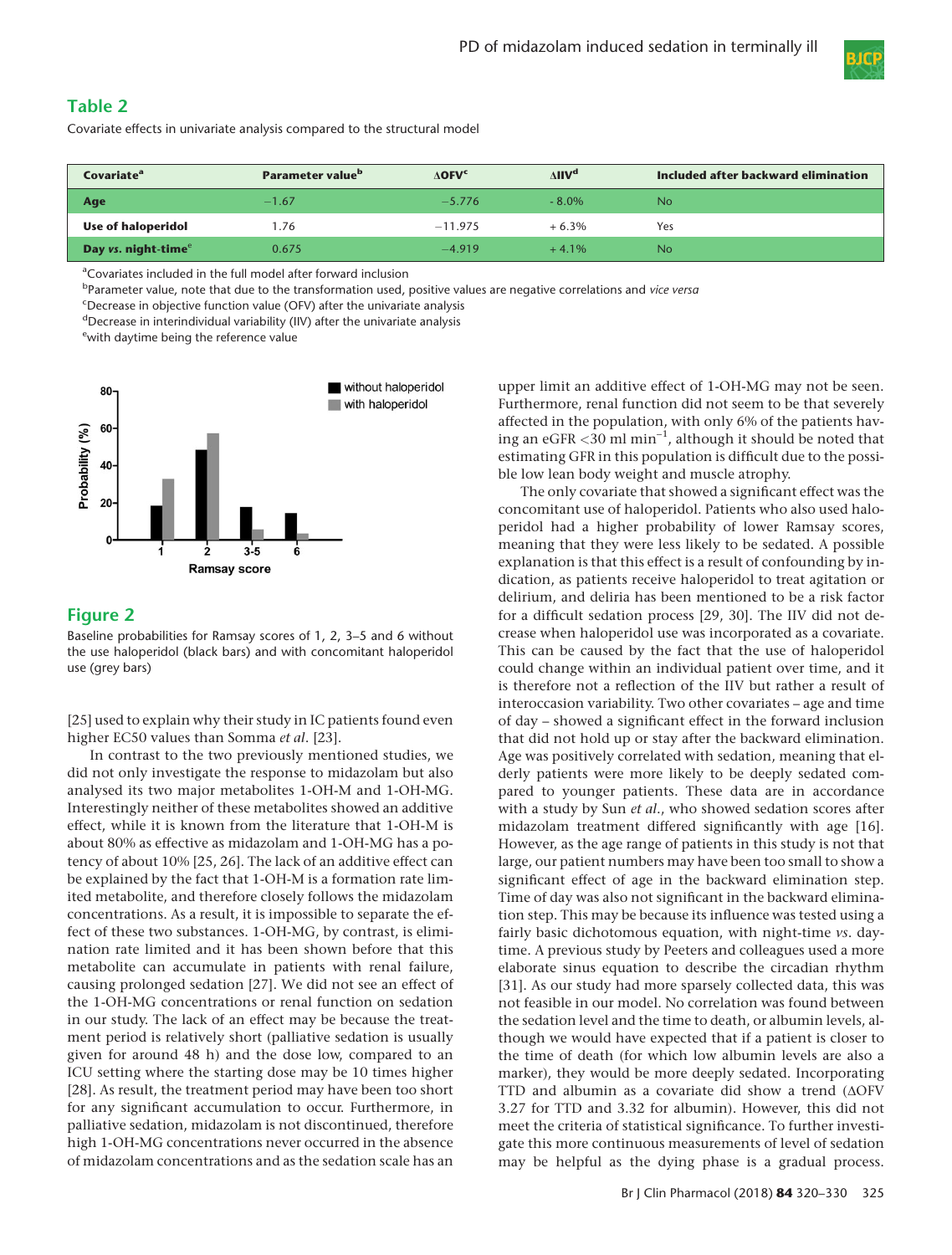L. G. Franken et al.



#### Figure 3

(A) Probabilities of a Ramsay score ≥2 (blue) ≥3 (green) and ≥6 (purple) without the use of haloperidol. (B) Probabilities of a Ramsay score ≥2 (blue)  $\geq$ 3 (green) and  $\geq$ 6 (purple) with concomitant haloperidol use. (C) Probabilities of a Ramsay score of 1 (red), 2 (blue), 3–5 (green) and 6 (purple) without the use of haloperidol. (D) Probabilities of a Ramsay score of 1 (red), 2 (blue), 3–5 (green) and 6 (purple) with concomitant haloperidol use



#### Figure 4

Simulations of the average probabilities and corresponding 95% confidence intervals (dashed lines) of Ramsay score 3 or more (black) and Ramsay score 6 (grey) without the use of haloperidol on the left (A) and with concomitant haloperidol use on the right (B)

Furthermore, we initially would have expected an effect of morphine (and possibly its metabolites) on sedation levels; however, this was not the case [32]. This could have been caused by the fact that in 88% of the Ramsay observations the patient also used morphine making the group of data without morphine too small for an adequate comparison. In addition, it is also possible that the sedative effect of morphine may be less prominent in patients who have used it for a prolonged period.

This study also a few limitations, firstly the Ramsay sedation score is not validated for terminally ill patients. In addition, the scores are measured only at certain time points, thereby making it difficult to evaluate a possible delay in response onset. Due to the limited number of

326 Br J Clin Pharmacol (2018) 84 320–330

observations shortly after a midazolam dose, we were unable to include an effect compartment and to estimate a first-order effect compartment rate constant  $(K_{e0})$ . Although midazolam has a rapid onset and we therefore would not expect a great variability in this  $K_{e0}$  value, it would be interesting to see if there is any variability on  $K_{e0}$  as this would impact the onset of sedation and is therefore of considerable clinical interest. To evaluate this, a more continuous PD observation method such as EEG measurements would be needed.

Another limitation in our model is that the Ramsay scores of 3, 4 and 5 were taken together as one category due to the limited data in the 3 and 4 categories. This is most likely also to be a consequence of the lack of observations shortly after a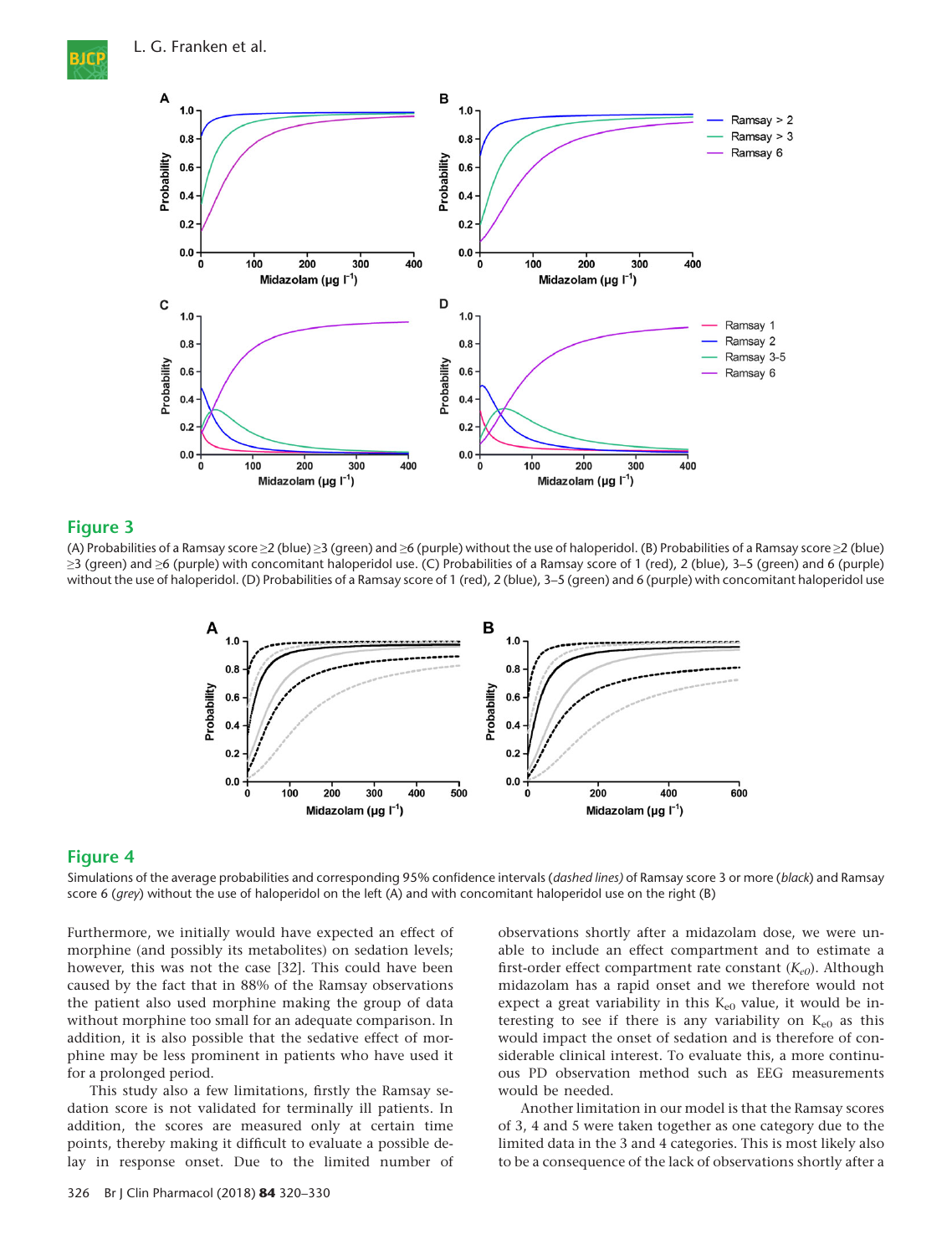

## Table 3

Population pharmacodynamic parameter estimates of the structural and final models

|                                                     | <b>Structural</b> | <b>Final</b> | <b>Bootstrap of the final model</b><br><b>RSE</b><br>Shrinkage |      |         |                |                |  |  |
|-----------------------------------------------------|-------------------|--------------|----------------------------------------------------------------|------|---------|----------------|----------------|--|--|
| <b>Parameter</b>                                    | model             | model        | $\%$                                                           | $\%$ | Average | 95% CI (lower) | 95% CI (upper) |  |  |
| <b>Baseline</b>                                     |                   |              |                                                                |      |         |                |                |  |  |
| <b>B2</b>                                           | 1.22              | 1.47         | 32                                                             |      | 1.33    | 0.46           | 2.15           |  |  |
| $B3-5$                                              | $-0.91$           | $-0.72$      | 19                                                             |      | $-0.81$ | $-2.53$        | 0.98           |  |  |
| <b>B6</b>                                           | $-1.93$           | $-1.76$      | 38                                                             |      | $-1.83$ | $-4.58$        | 0.59           |  |  |
| <b>Emax model</b>                                   |                   |              |                                                                |      |         |                |                |  |  |
| <b>Emax</b>                                         | 4.08              | 4.62         | 24                                                             |      | 4.54    | 3.57           | 6.30           |  |  |
| EC50 <sub>2</sub> ( $\mu$ g l <sup>-1</sup> )       | 30.1              | 39.5         | 69                                                             |      | 33.4    | 7.1            | 109.3          |  |  |
| EC50 <sub>3-5</sub> ( $\mu$ g l <sup>-1</sup> )     | 62.8              | 68.7         | 51                                                             |      | 62.8    | 10.9           | 165.0          |  |  |
| <b>EC50<sub>6</sub></b> ( $\mu$ g l <sup>-1</sup> ) | 111.6             | 117.1        | 50                                                             |      | 109.4   | 23.6           | 280.0          |  |  |
| <b>Covariate effect</b>                             |                   |              |                                                                |      |         |                |                |  |  |
| haloperidol                                         |                   | 1.76         | 18                                                             |      | 1.74    | 0.88           | 2.41           |  |  |
| <b>Interindividual variability</b>                  |                   |              |                                                                |      |         |                |                |  |  |
| <b>Overall effect</b>                               | 0.81              | 0.92         | 29                                                             | 18   | 0.94    | 0.45           | 1.63           |  |  |

Bn, baseline logit for a Ramsay score of n; Emax, maximum effec; EC50n, concentration at half of the maximum effect for a Ramsay score of n



## Figure 5

Visual predictive check of the final model for Ramsay scores of 1, 2, 3–5 and 6. With the line depicting the observed probabilities and the shaded area the 95% prediction interval of the model. Yellow lines are the concentration intervals

midazolam dose. We also tested a model with all categories separately, which resulted in similar parameter estimates and almost equal EC50 values and baseline probabilities for the scores 3, 4 and 5, as expected due to the low number of

observations. This will not affect our results and conclusions. The main goal of palliative sedation is to make sure the patient is comfortable and although this is not exactly reflected by the Ramsay score, a score of 2 or 3 or more will be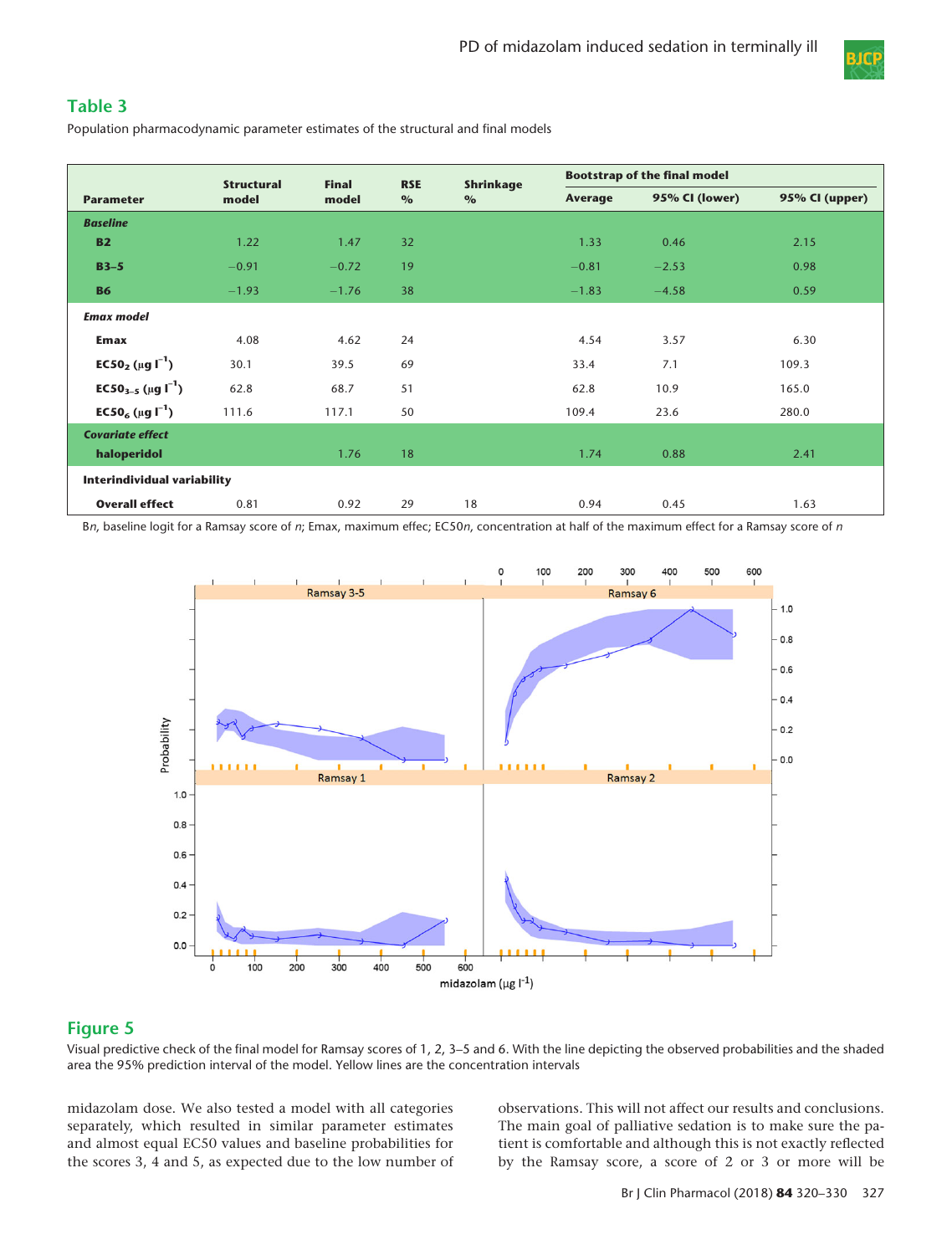

sufficient. The distinction between scores 3–5 and 6 may be relevant from the point of view of the relatives and for side effects.

A third limitation of our study is that individual PK parameters were used from a previously performed PK modelling study, instead of a simultaneous PK/PD analysis. This may have led to some overestimation of the IIV in the PD model. Finally, previously performed PD studies on midazolam included a naive pooled analysis to assess the model accuracy [23, 33]. We instead used a VPC for the model evaluation, which is a newer evaluation method and has the additional benefit that it also shows the amount of variability in the model. In conclusion, we described the response to midazolam on sedation levels in terminally ill patients using a population PD model with the Ramsay sedation score as outcome variable.

#### Therapeutic implications

As expected, the variability in response was large. We found that the use of haloperidol was correlated with a lower response. This effect is best visualized by Figure 4, where the graph in 4A shows that without haloperidol use a typical individual (solid line) will have an 80% chance of a Ramsay score of 3 or more at midazolam concentration of around 50  $\mu$ g l<sup>-1</sup>. The graph also shows that due to the large interindividual variability, a concentration of around 200  $\mu$ g l<sup>-1</sup> would be needed to assure this same chance for 95% of the population (dashed line). The adjacent Figure 4B shows that with concomitant haloperidol, the midazolam concentration needed to give a typical patient (solid line) an 80% change of a Ramsay score of 3 or more would be around 80  $\mu$ g l<sup>-1</sup>. Again, to ensure this chance for 95% of the population a much higher concentration would be needed (of approximately 600 μg  $I^{-1}$ ) due to the large IIV (dashed line, Fig 4). Of course, aiming for the higher midazolam concentrations will also increase the probability of Ramsay score of 6 (grey lines), which may not always be desirable.

Combining these results with our previous knowledge of the PK of midazolam we performed some simulation of dosing regimens for patients with and without the haloperidol as concomitant medication and different albumin levels. The results are shown in Table 4 and it can be seen that the loading dose depends on the use of haloperidol and the additional doses on the albumin concentrations. For instance, a loading dose of 7.5 mg followed by 2 mg every 4 h to a patient without haloperidol use and an albumin levels of 25 g  $l^{-1}$  will on average give an 85% of a Ramsay score of 3 or more (with its 95% confidence interval between 48 and 97%). This dose is slightly lower than the current guidelines. However, aiming for an 80% change of a Ramsay of 3 or more for 95% of the population would result in higher doses than the current guidelines, especially in patients with haloperidol as comedication. These values may be used as a reference in developing an individualized dosing regimen, which may improve clinical care for these terminally ill patients. However, it should be noted that with increasing the target concentration to ensure an adequate level of sedation for a larger proportion of the population, overdosing in part of the population would occur. It may therefore be advantageous to initially dose with the aim to achieve a 80% chance of an adequate sedation (Ramsay ≥3) for the typical patient and to titrate up according to the clinical response. To achieve an adequate response as soon as possible, the dose could be increased if adequate sedation is not yet reached at the time of the additional dose (after 4 h). For patients without haloperidol, increasing the additional dose with 50% with a bolus of 6 mg would ensure that the concentrations at which 95% of the population will have an 80% chance of adequate sedation will be reached within 12 h. For patients with haloperidol use, doubling the additional dose (with a maximum increase of 10 mg) in combination with an 8 mg bolus would ensure these higher concentration within around 16 h. Figure 6 shows the concentrations time profiles and corresponding probabilities that would be achieved with these dosing regimens. However, as the IIV remains high more research remains necessary to explore further the possible underlying causes. Other interests for future study arising from our results would be a PD study with a continuous observation to investigate variability in onset of sedation and the effect of haloperidol on sedation. A continuous measurement using a Bispectral Index Monitor (BIS) has been tested before in terminally ill patients. However, large variability in BIS values for patients with Ramsay scores of 6 were found [19]. Although it may give insight in the onset of sedation, BIS values may be more difficult to use for clinical recommendations. The same goes for other continuous PD measurements such as saccadic eye movement analysis [34]. With haloperidol it would be interesting to investigate if the correlating is due to the effect of deliria or because of a paradoxal response on

#### Table 4

Simulated dosing regimens and corresponding probabilities

|                                              | - haloperidol         |             |                       |             | + haloperidol         |             |             |             |
|----------------------------------------------|-----------------------|-------------|-----------------------|-------------|-----------------------|-------------|-------------|-------------|
|                                              | albumin 15 g $I^{-1}$ |             | albumin 25 g $I^{-1}$ |             | albumin 15 g $I^{-1}$ |             |             |             |
| Dosing regimen <sup>a</sup> (mg)             | 7.5/1                 | 25/4        | 7.5/2                 | 25/7        | 10/1.5                | 75/12       | 10/3        | 75/21       |
| Midazolam concentration ( $\mu$ q $\Gamma$ ) | 50                    | 200         | 60                    | 200         | 75                    | 600         | 85          | 600         |
| <b>Ramsay</b> ≥ 3 Mean (95% CI; %)           | $82(42 - 97)$         | $96(80-99)$ | $85(48-97)$           | $96(80-99)$ | 78 (36-96)            | $96(81-99)$ | $81(41-96)$ | $96(81-99)$ |
| Ramsay = 6 Mean (95% CI; %)                  | 54 (16–88)            | $90(60-98)$ | $60(19-90)$           | $90(60-98)$ | $49(13-86)$           | 94 (73–99)  | $54(16-88)$ | 94 (73-99)  |

<sup>a</sup>dosing regimen in loading dose / additional doses every 4 h

CI, confidence interval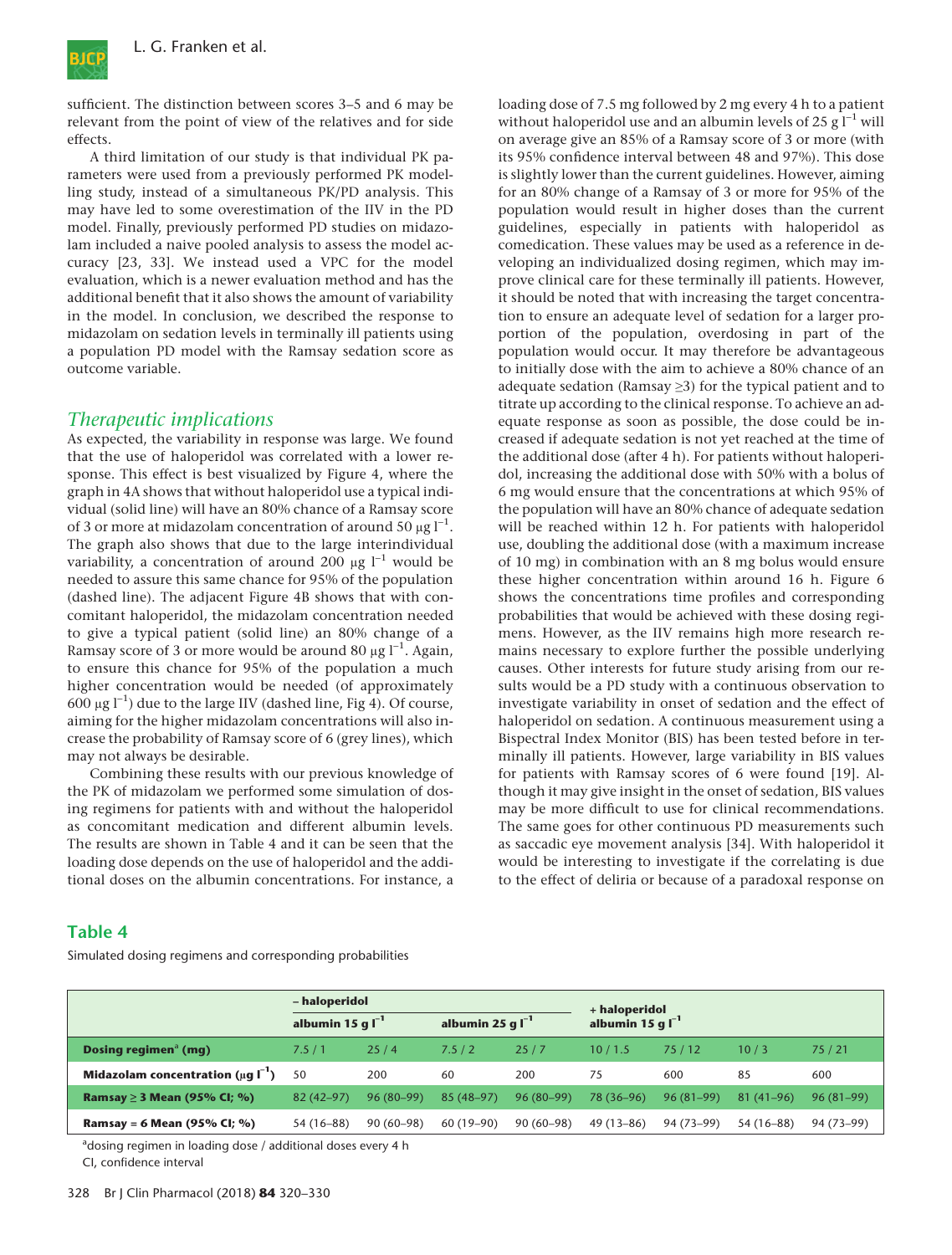



## Figure 6

Concentration time profiles and corresponding probabilities (mean: solid line 95% confidence interval: dashed line) of a Ramsay score of 3 or more for a patient without haloperidol and albumin level of 25 g  $I^{-1}$  (A and C). For this patient a dosing regimen was simulated with an initial loading dose of 7.5 mg loading dose the additional dose of 2 mg every 4 h was increased 3 times with 50% together with a bolus dose of 6 mg to simulate a patient with inadequate response. B and D show the concentrations and probabilities (mean: solid line 95% confidence interval: dashed line) for a patient with haloperidol and albumin levels of 25 g  $\mathsf{\Gamma}^1.$  For this patient a dosing regimen was simulated with an initial loading dose of 10 mg loading dose the additional dose of 3 mg every 4 h was doubled 3 times together with a bolus dose of 8 mg to simulate a patient with inadequate response

haloperidol [35, 36]. Future research is complicated due to the complexity of the clinical setting in palliative care, such as the process of disease, comorbidities and the lack of validated rating scales. However, more insight is needed and more PK/PD research is needed to improve the care of these patients. Validated PD endpoints are necessary and a focus on relevant questions such as onset of sedation of relief of symtoms is needed.

# Competing Interests

There are no competing interests to declare.

## **References**

- 1 Southan C, Sharman JL, Benson HE, Faccenda E, Pawson AJ, Alexander SPH, et al. The IUPHAR/BPS Guide to PHARMACOLOGY in 2016: towards curated quantitative interactions between 1300 protein targets and 6000 ligands. Nucl Acids Res 2016; 44 (Database Issue): D1054–68.
- 2 Wanzer SH, Federman DD, Adelstein SJ, Cassel CK, Cassem EH, Cranford RE, et al. The physician's responsibility toward

hopelessly ill patients. A second look. N Engl J Med 1989; 320: 844–9.

- 3 American Medical Association. Good care of the dying patient. Council on Scientific Affairs, American Medical Association. JAMA 1996; 275: 474–8.
- 4 American Geriatrics Society. The care of dying patients: a position statement from the American Geriatrics Society. AGS Ethics Committee. J Am Geriatr Soc 1995; 43: 577–8.
- 5 Cherny NI, Grp EGW. ESMO Clinical Practice Guidelines for the management of refractory symptoms at the end of life and the use of palliative sedation. Ann Oncol 2014; 25: 143–52.
- 6 Morita T, Inoue S, Chihara S. Sedation for symptom control in Japan: the importance of intermittent use and communication with family members. J Pain Symptom Manage 1996; 12: 32–8.
- 7 Sykes N, Thorns A. Sedative use in the last week of life and the implications for end-of-life decision making. Arch Intern Med 2003; 163: 341–4.
- 8 Vitetta L, Kenner D, Sali A. Sedation and analgesia-prescribing patterns in terminally ill patients at the end of life. Am J Hosp Palliat Care 2005; 22: 465–73.
- 9 Jaspers B, Nauck F, Lindena G, Elsner F, Ostgathe C, Radbruch L. Palliative sedation in Germany: how much do we know? A prospective survey. J Palliat Med 2012; 15: 672–80.
- 10 Verhagen EH, de Graeff A, Verhagen CAHHVM, Hesselmann GM, van Wijlick EHJ. Integraal Kanker centrum Nederland. Palliative Sedation: nation-wide guideline, version 2.0. 2009.